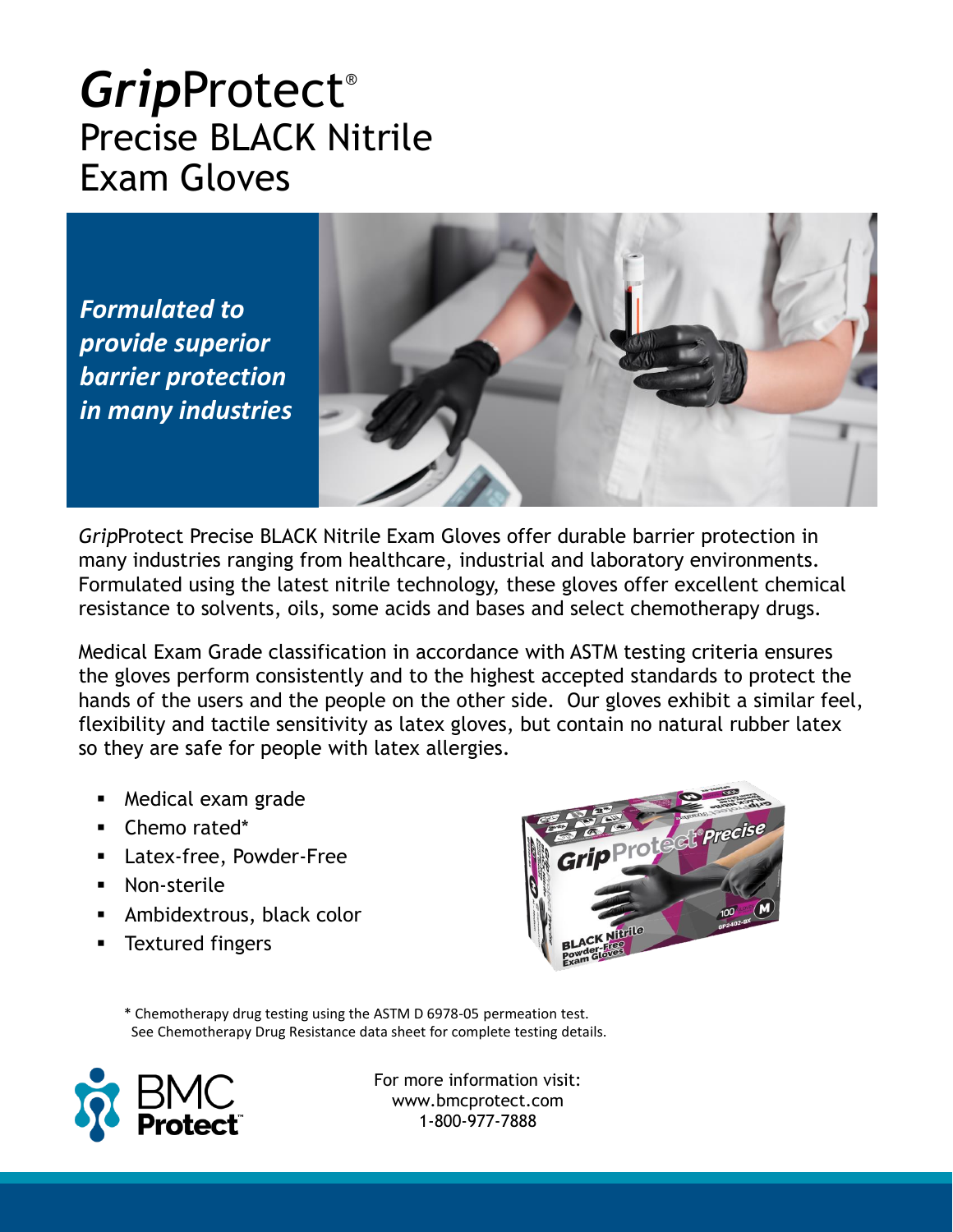## *Grip*Protect® Precise BLACK Nitrile Exam Gloves

- Medical exam grade
- Chemo rated
- Latex-free, Powder-Free
- Non-sterile
- Ambidextrous
- **■** Textured fingers



| <b>Part Number</b> | <b>Size</b> | # Gloves           | Weight / Glove (g) | Width at Palm (cm) |
|--------------------|-------------|--------------------|--------------------|--------------------|
| GP2401             | Small       | 100/Box, 1000/Case | $3.2 \pm 0.3$      | $9.5 \pm 1$        |
| GP2402             | Medium      | 100/Box, 1000/Case | $3.7 \pm 0.3$      | $10.5 \pm 1$       |
| GP2403             | Large       | 100/Box, 1000/Case | $4.2 \pm 0.3$      | $11.5 \pm 1$       |
| GP2404             | Extra-Large | 100/Box, 1000/Case | $4.7 \pm 0.3$      | $12.5 \pm 1$       |

| Specifications, Physical Properties, & Quality Standards      |                                              |                                            |  |  |  |
|---------------------------------------------------------------|----------------------------------------------|--------------------------------------------|--|--|--|
| Characteristic                                                | Standard / Results                           | <b>Test Method</b>                         |  |  |  |
| Tensile Strength before aging<br>Tensile Strength after aging | >14 Mpa / 49 MPa<br>>14 Mpa / 52 MPa         | ASTM D412/ASTM D573<br>ASTM D412/ASTM D573 |  |  |  |
| Elongation before aging<br>Elongation after aging             | $>500\%$ / 647\%<br>>400% / 575%             | ASTM D412/ASTM D573<br>ASTM D412/ASTM D573 |  |  |  |
| Thickness at middle finger<br>Thickness at palm               | $>0.05$ mm / 0.09 mm<br>$>0.05$ mm / 0.06 mm | ASTM D3767<br><b>ASTM D3767</b>            |  |  |  |
| Barrier properties                                            | AQL $\leq 1.5$                               | <b>ASTM 5151</b>                           |  |  |  |
| Length                                                        | 220 mm $(S)$<br>230 mm (M, L, XL)            | ASTM D3767                                 |  |  |  |



For more information visit: www.bmcprotect.com 1-800-977-7888